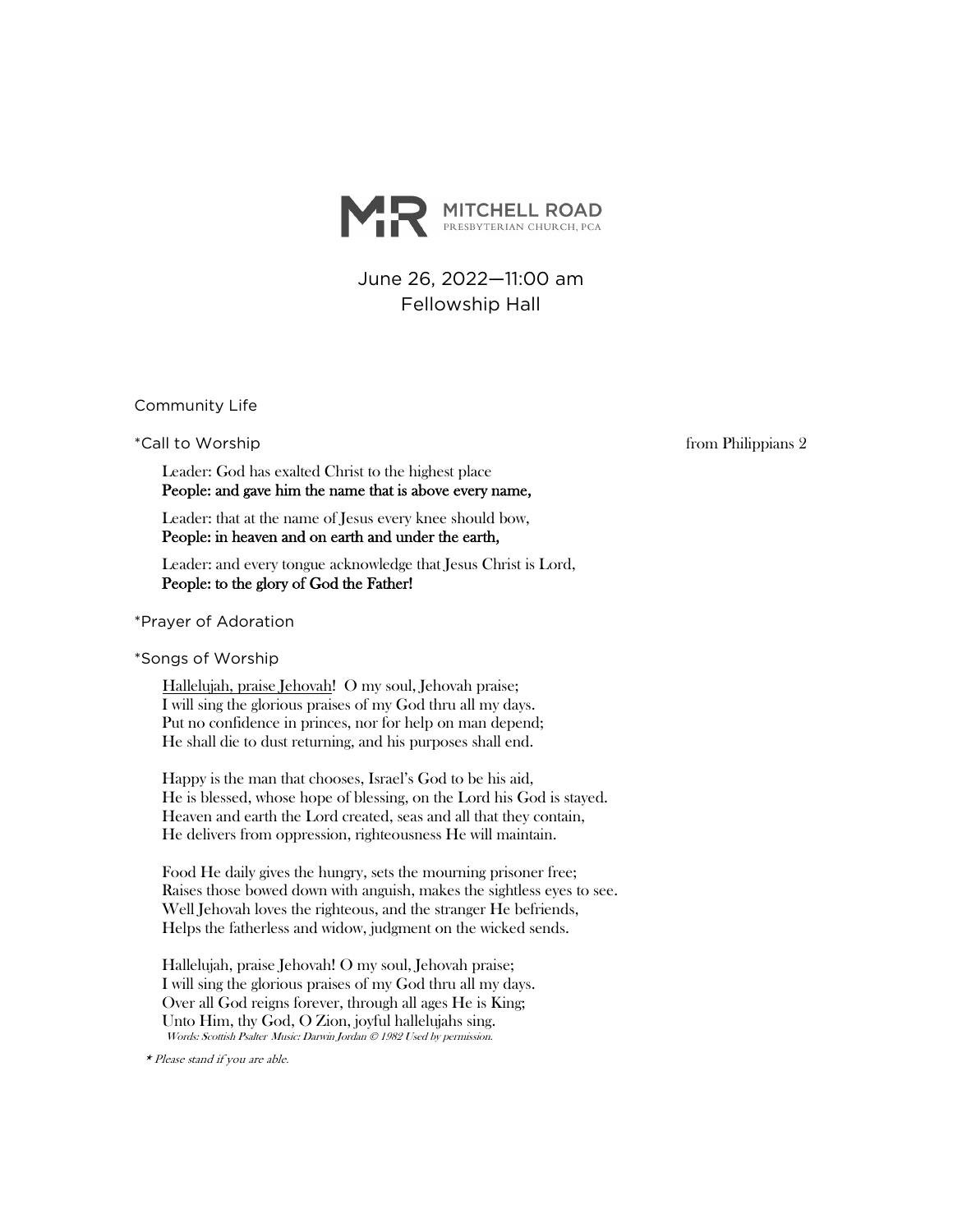The love of Christ is rich and free; fixed on his own eternally; Nor earth, nor hell, can it remove; long as he lives, his own he'll love.

His loving heart engaged to be our everlasting Surety; 'Twas love that took our cause in hand, and love maintains it to the end.

Love cannot from its post withdraw; nor death, nor hell, nor sin, nor law, Can turn the Surety's heart away; he'll love his own to endless day.

Love has redeemed his sheep with blood; and love will bring us safe to God; Love calls us all from death to life; and love will finish all our strife.

He loves through every changing scene, the blood of Christ has washed us clean. Not all the wanderings of our hearts can make His love for us depart.

At death, beyond the grave, he'll love; In endless bliss, his own shall prove, The blazing glory of that love which never could from us remove. Which never could from us remove. Words: William Gadsy, Public Domain, ca. 1800 Music: Sandra McCracken. © 2001 Same Old Dress Music, Song No. 4301532, CCLI No. 789870

#### Call to Confession from Joel 2

"Yet even now," declares the Lord, "return to me with all your heart, with fasting, with weeping, and with mourning; and rend your hearts and not your garments." Return to the Lord your God, for he is gracious and merciful, slow to anger, and abounding in steadfast love; and he relents over disaster.

#### Moment of Silent Confession

#### Song of Reflection

How deep the Father's love for us, how vast beyond all measure, That He should give His only Son to make a wretch His treasure. How great the pain of searing loss, the Father turns His face away, As wounds which mar the Chosen One bring many sons to glory.

Behold the man upon a cross, my sin upon His shoulders, Ashamed I hear my mocking voice call out among the scoffers. It was my sin that held Him there until it was accomplished. His dying breath has brought me life; I know that it is finished.

I will not boast in anything, no gifts no power no wisdom. But I will boast in Jesus Christ, his death and resurrection. Why should I gain from His reward? I cannot give an answer. But this I know with all my heart; his wounds have paid my ransom. Words and Music: Stuart Townend © 1995 Thankyou Music, Song No. 1558110 CCLI No. 789870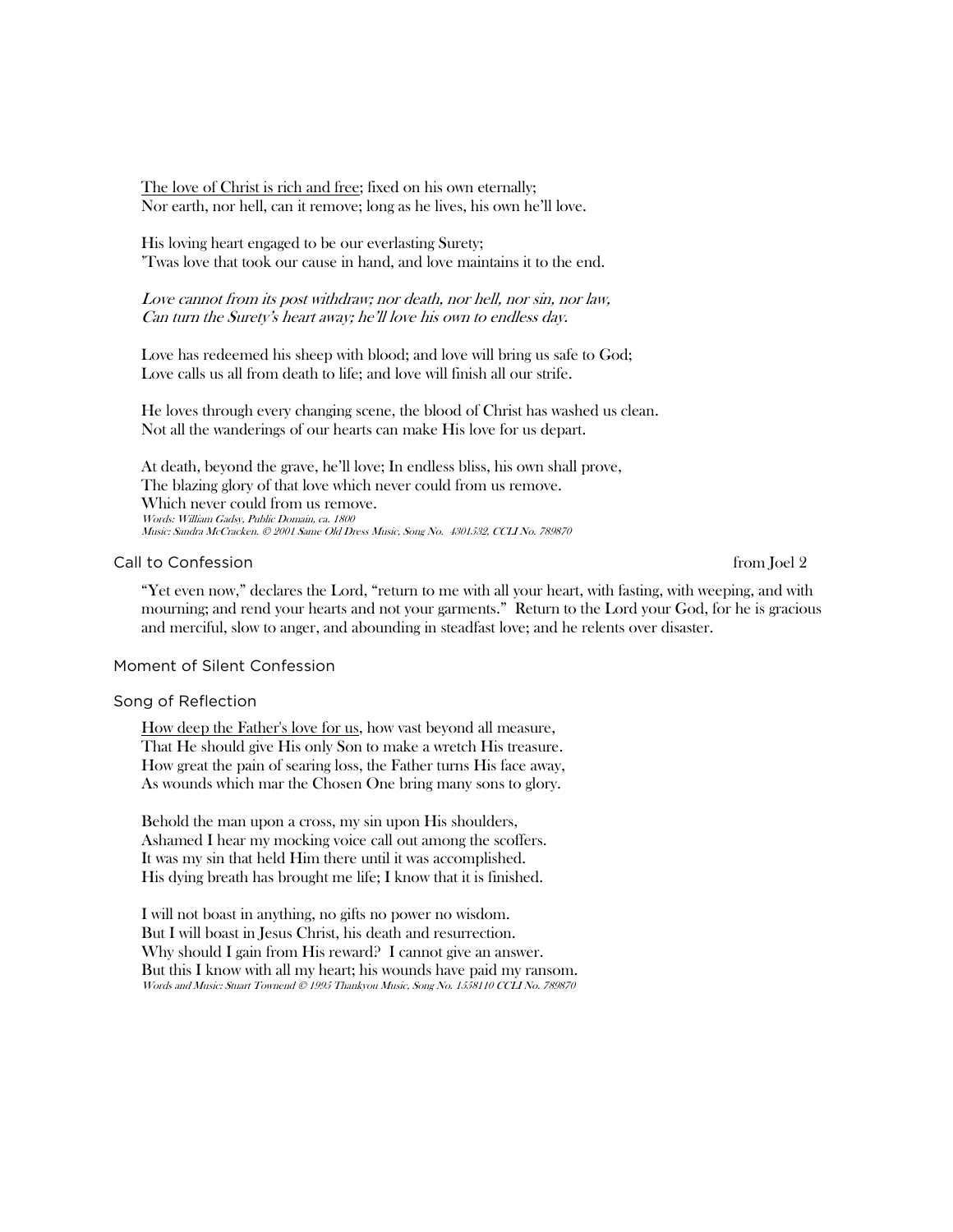## Words of Grace and Peace from Isaiah 53

Surely he, Jesus, took up our pain and bore our suffering, yet we considered him punished by God, stricken by him, and afflicted. But he was pierced for our transgressions, he was crushed for our iniquities; the punishment that brought us peace was on him, and by his wounds we are healed.

# Prayer of Supplication **Prayer of Saint Francis**

Leader: Lord, make us instruments of your peace. All: Where there is hatred, let us sow love; where there is injury, pardon; where there is discord, union; where there is doubt, faith; where there is despair, hope; where there is darkness, light; where there is sadness, joy. Leader: Grant that we may not so much seek to be consoled as to console; to be understood as to understand; to be loved as to love. All: For it is in giving that we receive; it is in pardoning that we are pardoned; and it is in dying that we are born to eternal life. Amen.

\*Song of Worship

K4-K5 may leave for Kids Church. One parent will need to escort the child to the Commons Area.

Speak, O Lord, as we come to You, to receive the food of your Holy Word. Take your Truth, plant it deep in us; shape and fashion us in Your likeness; That the light of Christ might be seen today in our acts of love and our deeds of faith. Speak, O Lord, and fulfill in us all Your purposes for your glory.

Teach us, Lord, full obedience, Holy reverence, true humility. Test our thought and our attitudes in the radiance of your purity. Cause our faith to rise, cause our eyes to see your majestic love and authority Words of power that can never fail; let their truth prevail over unbelief.

Speak, O Lord, and renew our minds help us grasp the heights of your plans for us. Truths unchanged from the dawn of time, that will echo down through eternity. And by grace we'll stand on your promises; and by faith we'll walk as You walk with us. Speak, O Lord, 'til your church is built, and the earth is filled with your glory.Words and Music: Keith Getty, Stuart Townend © 2005 Thankyou Music Song No. 4615235 CCLI No. 789870

Journey Through Scripture Video

Prayers of the People

Scripture Reading **I Kings 12:1-15, 25-33** 

Reader: This is the word of the Lord. All: Thanks be to God!

Sermon Andy Lewis